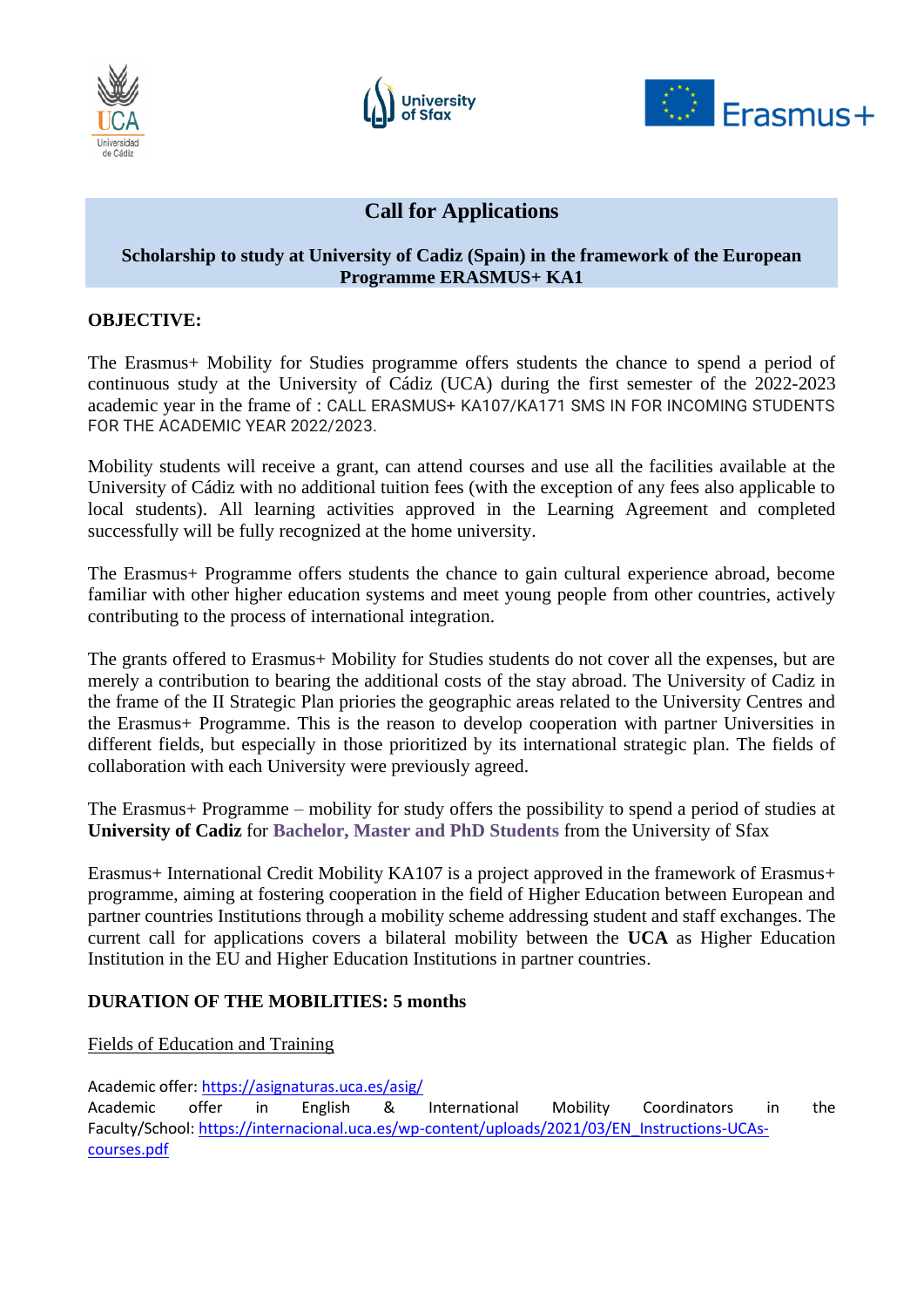





# **AMOUNT OF GRANTS:**

A European Union contribution (individual support). An amount established according to the country of destination. In Spain the mobility contribution is 850€ per month. The funded period is to be from 3 up to 5 months (90-150 days).

A supplementary sum will cover the travel costs on the basis of the distance between Sfax and Cadiz according to the European distance calculator: **[http://ec.europa.eu/programmes/erasmus](http://ec.europa.eu/programmes/erasmus-plus/tools/distance_en.htm)[plus/tools/distance\\_en.htm](http://ec.europa.eu/programmes/erasmus-plus/tools/distance_en.htm)**

#### **Beneficiaries are responsible for :**

- **-** Contracting their travel arrangements.
- Visa expenses.
- Contracting insurance cover.

## **CONDITIONS AND PROCEDURES:**

- The student has to be enrolled at the Home University, which must be a partner of the University of Cadiz within the Erasmus+ frame and have passed at least 60 ECTS credits before the start of the mobility.
- The student should be selected by the Home Institution in order to be accepted by UCA.
- The Degree students should enrol at least 12 credits ECTS at UCA.
- The Master students should enrol at least 10 credits ECTS at UCA.
- The PhD students do not have to enrol any minimum number of ECTS credits at UCA but have to indicate in the Learning agreement the course Code: 9999002 Name: Estancia de investigación.
- The incoming students participating in other Programme/grant issued by UCA or with UCA's funds cannot participate to this Call. These are the dates to take into account to apply for the Erasmus+ Mobility for Studies programme:
	- $\checkmark$  Beginning of the 1<sup>st</sup> semester: September 2022

#### **Application Documents:**

- Passport copy
- A copy of Bachelor and Master degree (for PhD students)
- All Transcript of Records **(from the Bac)**
- Curriculum Vitae (European CV Europass-)
- Motivation letter
- Proof of registration in the home university
- Spanish Language Certificate at least B1 according to Common European Framework of Reference for Languages (CEFR)